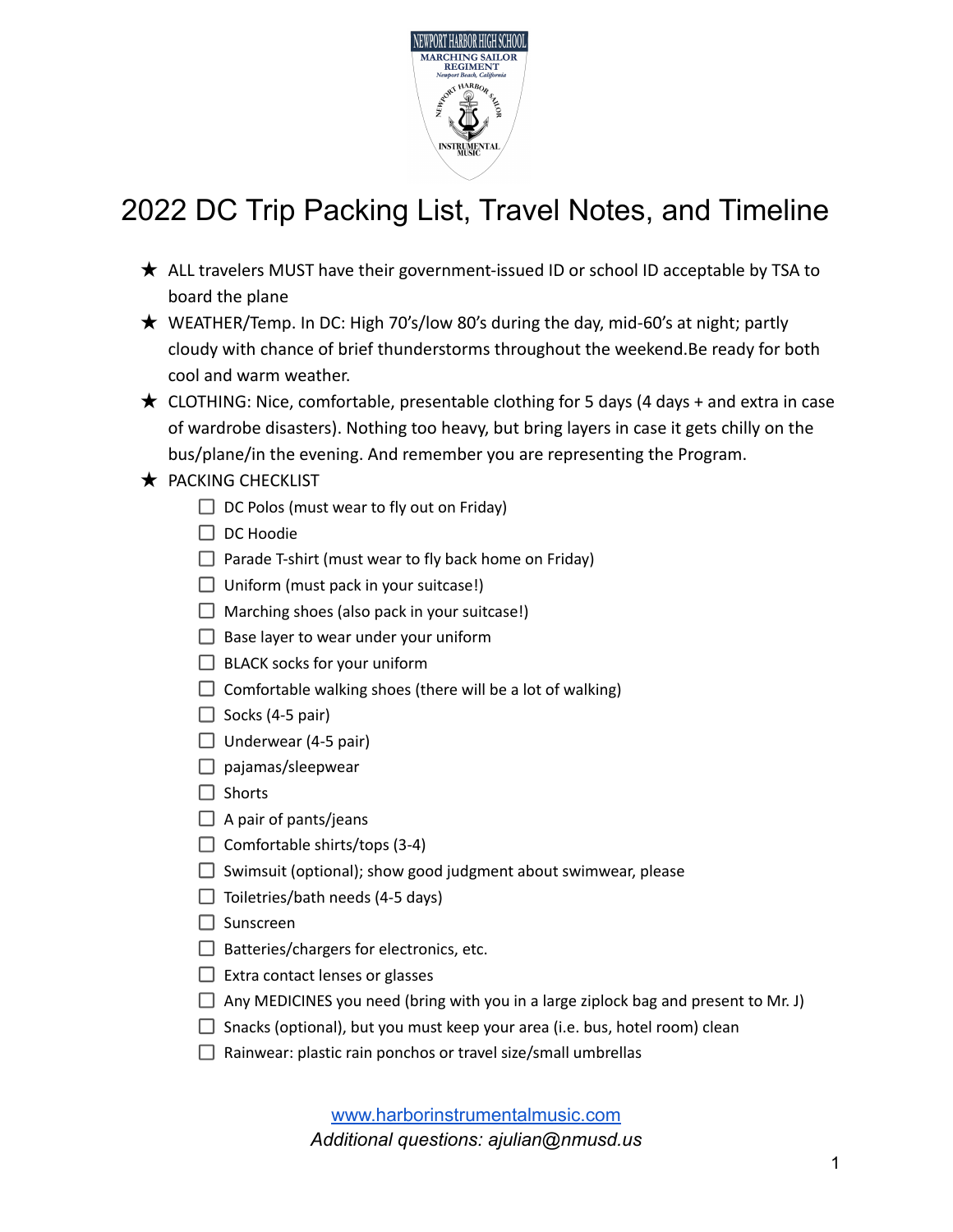#### LUGGAGE

Southwest Airlines

- $\star$  Checked Bags
	- Up to 50 pounds each
	- 62 inches in size (length x width x height)
- $\bigstar$  Carry-On Bag (1 allowed)
	- Goes in overhead bin
	- $\circ$  Size limits: 24" (L) x 16" (W) x 10" (H)
	- Examples: roller bag, small suitcase
- $\star$  Carry-On Personal Item (1 allowed)
	- Goes under your seat
	- Size limits:  $16.25$ " (L) x  $13.5$ " (W) x  $8$ " (H)<sup>\*</sup>
	- Examples: backpack, purse, laptop bag

**TSA** 

### **Carry-On Bag**

3.4 ounces (100 ml) or smaller sized containers that fit in 1 quart-sized, resealable bag may go in carry-on and through checkpoint security.



### **Checked Bag**

Containers that are larger than 3.4 ounces (100ml) regardless of amount inside must be in checked baggage.



[www.harborinstrumentalmusic.com](http://www.harborinstrumentalmusic.com) *Additional questions: ajulian@nmusd.us*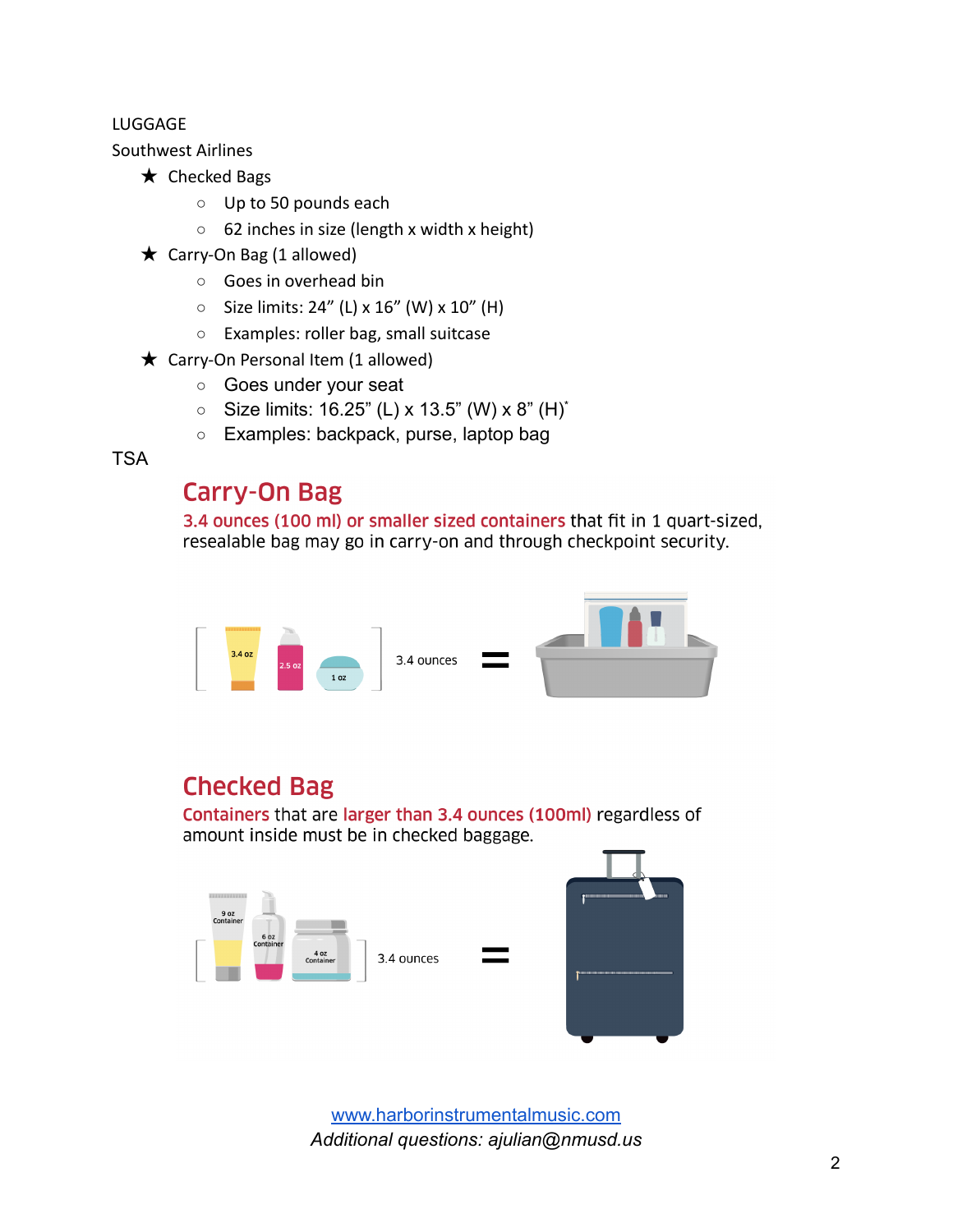- ★ INSTRUMENTS & SHAKO BOXES will be checked in at the airport, and provided to you upon arrival, and will be stored in your rooms until Monday's performance.
	- Musical Instruments as Carry-On: violin, quitar, or other small musical instruments may be carried on board as part of your carry-on baggage allowance as long as the instrument is placed in a hard case and there is space in the overhead bins or under the seat in front of you when you board the aircraft.
- $\star$  SPENDING MONEY: All meals, transportation, tips, baggage fees are covered by the trips costs, so the only money a traveler may need would be for snacks, incidentals, and souvenirs. The amount of money needed by each student can really vary, and is an area where family budget should be decided.
	- Sites may be CASHLESS, so it may be better to use a debit or credit card, or Visa gift cards (as an example), etc.

#### RULES & REMINDERS

- $\star$  All Music, School, and District rules are in effect during the trip
- $\star$  You will be given room numbers of chaperones in case you need help
- $\star$  To go on any trip with our Program is a privilege, not a right Any student exhibiting beharior that the director deems inappropriate will have their parents contacted. **Students may be sent home via air transportation at the family's expense.**
- $\star$  Students are expected to listen to ALL adults on this trip. That includes staff, parents, drivers, etc.
- ★ YOU NEED TO BE QUIET AND POLITE IN AND AROUND THE HOTEL AT ALL **TIMES!!**
- ★ Hotel Rooms
	- No hanging out in hotel rooms until bed check/lights out
	- No members of the opposite sex in the same room AT ANY TIME
	- Never leave your room or be out alone after Bed Check
	- You may NOT leave your room in the morning until the prescribed time
	- Never leave the hotel unless loading or unloading the bus (no hanging out in the parking lot, for example)
	- NO Cooking or bringing cooking appliances in your room
	- All means of charging to the room will be turned off (Pay-Per-View, upgraded Wi-Fi at cost, long-distance/outside calls, etc.)
- $\star$  When in a group at Mr. Vernon or the Smithsonian, always be in a group of AT LEAST 3 fellow students
- $\star$  All travel to and from various events and locations will be made as a large group
- ★ Know your report times–DON'T BE LATE TO THE BUS!

[www.harborinstrumentalmusic.com](http://www.harborinstrumentalmusic.com) *Additional questions: ajulian@nmusd.us*